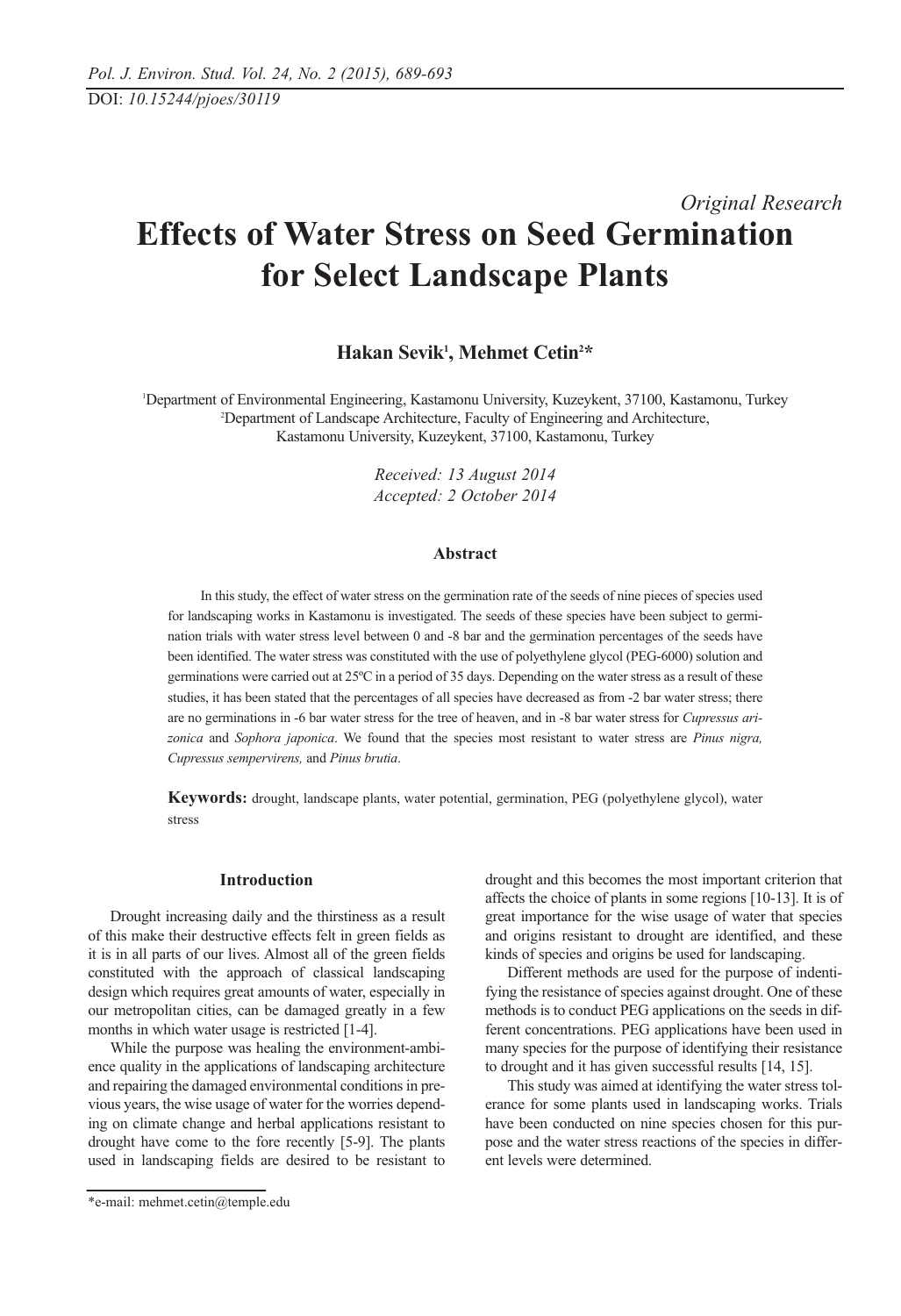| Species                 | Germination Percentage (%) |          |          |                |          |  |
|-------------------------|----------------------------|----------|----------|----------------|----------|--|
|                         | Control                    | $-2$ BAR | $-4$ BAR | $-6$ BAR       | $-8$ BAR |  |
| Pinus brutia            | 64.4                       | 47.2     | 36.3     | 25.7           | 22.1     |  |
| Pinus nigra             | 72.8                       | 59.1     | 57.06    | 48.38          | 47.32    |  |
| Koelreuteria paniculata | 23.5                       | 8.3      | 6.5      | 4              | 3        |  |
| Cupressus sempervirens  | 64.7                       | 56       | 52.5     | 40.6           | 23.6     |  |
| Pyracantha coccinea     | 30.7                       | 17.5     | 14       | $\overline{4}$ | 3        |  |
| Thuja orientalis        | 50.7                       | 68.9     | 44.3     | 37             | 14.5     |  |
| Sophora japonica        | 36                         | 31.2     | 21.2     | 3              | $\theta$ |  |
| Cupressus arizonica     | 7.1                        | 10.1     | 5        | 3              | $\theta$ |  |
| Ailanthus altissima     | 58.3                       | 55.1     | 6        | $\mathbf{0}$   | $\theta$ |  |

Table 1. Effects of water potential on germination percentage.

#### **Material and Methods**

Our study included nine species: *Pinus nigra, Pinus brutia, Koelreuteria paniculata, Pyracantha coccinea, Thuja orientalis, Sophora japonica, Ailanthus altissima, Cupressus sempervirens,* and *Cupressus arizonica,* all of which are frequently used in landscaping applications. The fruits and cones of these species were gathered in October in the parks and gardens in Kastamonu, and seeds were attained after cleaning the cones and fruit fleshes. The seeds, except those of *Pinus nigra* and *Pinus brutia,* were subject to stratification for eight weeks and then germination trials were conducted in -2, -4, -6, and -8 bar water stress. In addition a control group was used. The water potential of the germination substrates (0, -2, -4, -6, and -8 bars) was determined using PEG-6000 solution, prepared as described by Michel and Kaufmann [16, 17].

Germination tests were performed in 11 cm diameter glass petri dishes on two layers of filter paper saturated with water solutions. 50 pieces of seeds were placed in each petri dish in a way that the seeds will not touch each other and the study was conducted with 4-repetitions. In this way, a total of 9,000 seeds consisting of 50 pieces of seeds, four repetitions, five application, and nine species were used in the study.

The seeds were subject to germination within 35 days in 25±1.0ºC constant-temperature in a germination cabinet, and the filter papers were renewed each of three days. As a result of the study, the decreases in the proportion of germination were calculated in different water stress levels when compared to the control group. In this way we attempled to find the species least affected by the remaining water stress.

#### **Results**

As a result of the study, the percentages of germinations for the species in different water stress levels is given in Table 1 and Fig. 1.

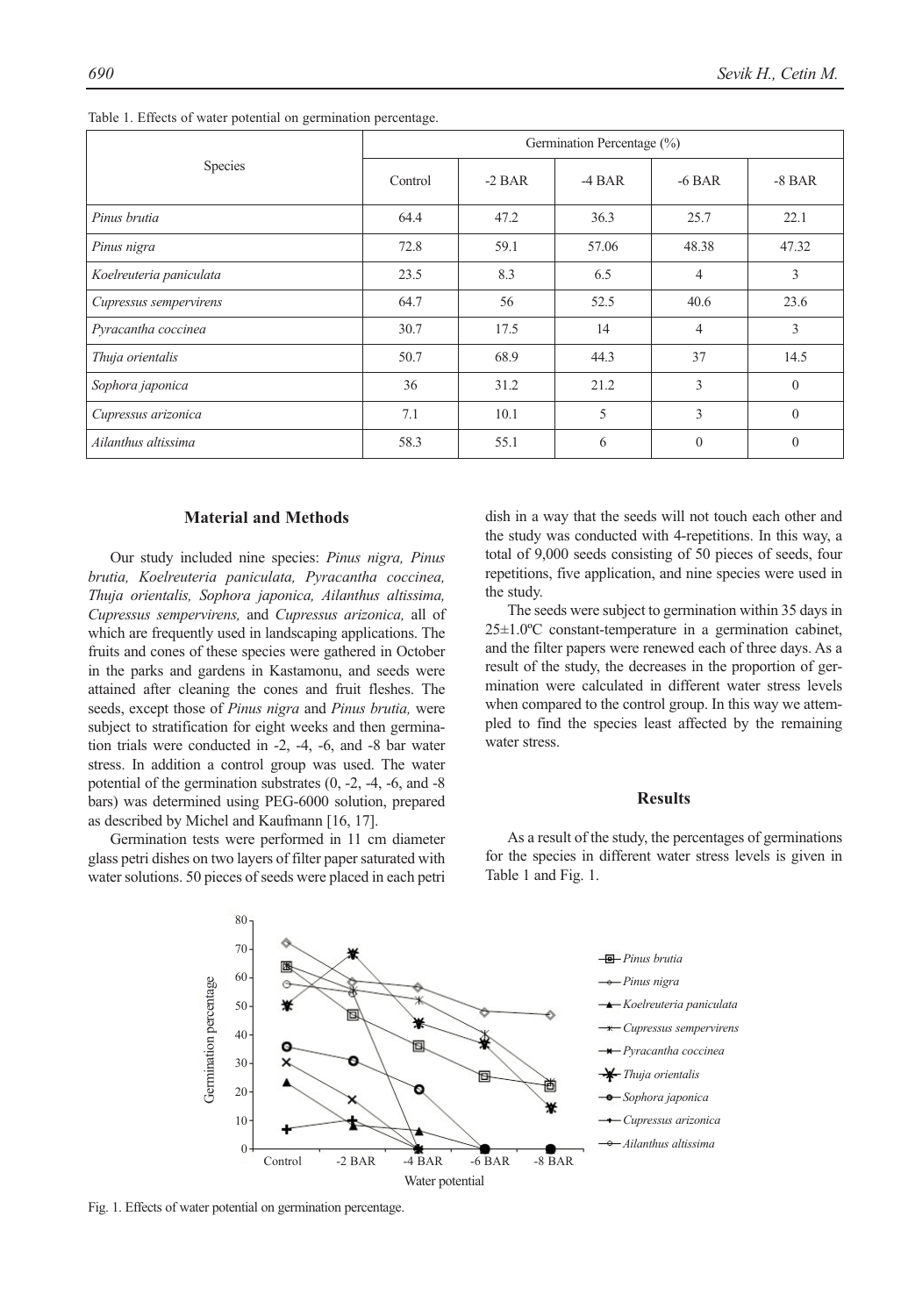| Species                 | Germination Percentage |          |          |              |              |  |
|-------------------------|------------------------|----------|----------|--------------|--------------|--|
|                         | Control                | $-2$ BAR | $-4$ BAR | $-6$ BAR     | $-8$ BAR     |  |
| Pinus brutia            | 100                    | 73.3     | 56.4     | 39.9         | 34.3         |  |
| Pinus nigra             | 100                    | 81.2     | 78.4     | 66.5         | 65           |  |
| Koelreuteria paniculata | 100                    | 35.3     | 27,7     | 17           | 12.8         |  |
| Cupressus sempervirens  | 100                    | 86,6     | 81.1     | 62.8         | 36.5         |  |
| Pyracantha coccinea     | 100                    | 57       | 45.6     | 13           | 9.8          |  |
| Thuja orientalis        | 100                    | 135.9    | 87.4     | 73           | 28.6         |  |
| Sophora japonica        | 100                    | 86.7     | 58.9     | 8.3          | $\theta$     |  |
| Cupressus arizonica     | 100                    | 142.3    | 70.4     | 42.3         | $\theta$     |  |
| Ailanthus altissima     | 100                    | 94.5     | 10.3     | $\mathbf{0}$ | $\mathbf{0}$ |  |

Table 2. Effects of water potential on cumulative germination percentage.

We found that the percentage of germination changes between 7.1% (*Cupressus arizonica*) and 72.8% (*Pinus nigra*) in control group. We also found out that the percentage of germination decreased when compared to the control group in all species for which -4, -6 and -8 bar water stress were applied, and there is no germination for *Ailanthus altissima* in -6 bar water stress level and for *Sophora japonica* and *Cupressus arizonica* in -8 bar water stress level. However, these numbers are related to the natural biology of the species and the very low percentage of germination in some kinds, which probably stems from the germination impediment of the seeds. The real indicator of a species' water stress resistance is the change of occurred decrease in relation with the control group. The calculations made by accepting the proportion of germination occurring in the control group as 100% are given in Table 2, and the graphics made for understanding the values given in Table 2 more clearly are given in Fig. 2.

Table 2 and Fig. 2 show that the percentage of germination decreased when compared to the control group in all species for which -4, -6, and -8 bar water stress were applied, and there is no germination for *Ailanthus altissima* in -6 bar water stress level and for *Sophora japonica* and *Cupressus arizonica* in -8 bar water stress level. It has also been identified that the species affected by the remaining water stress least are *Pinus nigra,* which shows germination proportion with 65% of the control group, *Cupressus sempervirens,* which shows germination proportion with 36.5%, and *Pinus brutia,* which shows germination proportion with 65% of the control group. In all the other seeds, the proportion of germination was less than 30% of the control group in -8 bar water stress level and the germination proportion of *Thuja orientalis* seeds, which has the highest germination among these seeds has been calculated as 28.6% of the control group.

#### **Discussion**

All studies conducted until now have proved that the increasing water stress decreases the germination propor-

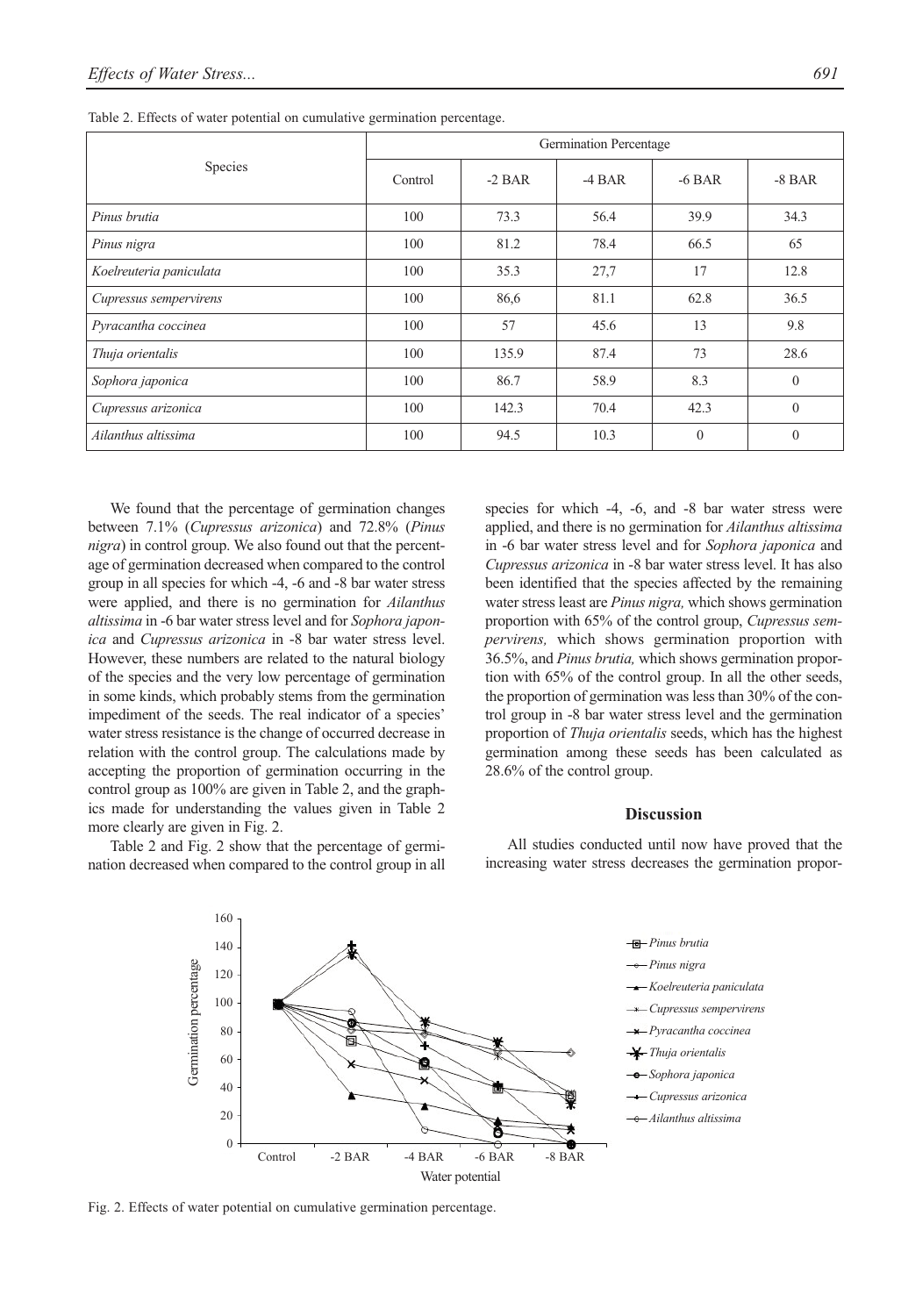tion in many species, including Aleppo pine [18], *Pinus brutia* [19], Taurus cedar [20, 21], Scotch pine [22, 23], and Anatolian black pine [24, 25].

Kaufmann and Eckard [26] indicate that water stress of -8 bar can decrease the germination percentage of *Pinus contorta* and *Picea engelmanii* seeds with a proportion of 50%. However, Djavanshir and Reid [27] have found that the germination percentage decreases to 22% at -8 bar water stress for *Pinus ponderosa* and also to 36% for *Pinus elderica*. Falusi and Calamassi [28] have found that there is a decrease in the germination percentage of *Pinus brutia* seeds in -4 bar water stress and they have proven that the germination drops approximately to 5% at -8 bar stress level. In their study they conducted with *Pinus brutia* seeds of Turkey with different origins, Boydak et al. [19] found that the germination proportionally drops in a significant way after -4 bar stress level, and they also detected that the proportional germination percentage drops meanly to 30% in -8 bar. Falusi et al. [18] found that the germination percentage of Aleppo pine seeds drops approximately to 25% at -8 bar water stress level. In a similar study conducted with Taurus cedar, it was found that the germination percentage meanly decreases to 75% in a proportional way in -6 bar water stress level [29].

The studies that have been conducted show that the factor of origin is also an important factor that determines the tolerance for drought stress in addition to the species. In his study, Buyurukcu [29] states that the germination levels of the clones changes depending on the drought stress in *Pinus nigra* seed orchard, where germination in only the seeds of only five pieces out of 30 in the seed garden at -8 bar water stress level, and the highest germination percentage is 5%. However, in this study the germination percentage was found to be 46.3% in *Pinus nigra* seeds at -8 bar water stress level. This factor also indicates how important the origin factor is in addition to the factor of species. The effect of origin factor on tolerance for drought stress also has been mentioned in different studies [19, 21, 30].

Especially in landscaping designs made in arid zones, the usage of plant species resistant to drought decreases the costs of both maintenance and watering, and it increases the plants' holding and survival successes. The results of our study show that the use of species subject to studies in such fields, especially *Ailanthus altissima, Sophora japonica,* and *Cupressus arizonica,* are not appropriate. We also found that the species most resistant to drought stress among the species that have been studied are *Pinus nigra, Pinus brutia, Cupressus sempervirens,* and *Thuja orientalis*. In addition, it has also been proven in the previously conducted studies that the tolerances of different origins to drought stress are different. Conducting similar studies on different species and the different origins of the species determined to be resistant to drought in wider fields carries great importance in terms of identifying the species most resistant to drought and in this way preparing healthy landscaping planning in arid fields.

#### *692 Sevik H., Cetin M.*

### **References**

- 1. DEMIR I., MAVI K. Effect of salt and osmotic stresses on the germination of pepper seeds of different maturation stages. Braz. Arch. Biol. Techn., **51,** (5), 897, **2008**.
- 2. ERTOP G. Global Warning and Xeriscape, M Sc. Thesis, Ankara University, Institute of Science, pp. 144, Ankara. (In English with abstract) **2009**.
- 3. PRATAP V., SHARMA Y.K. Impact of osmotic stress on seed germination and seedling growth in black germ (*Phaseolus mungo*). J. Environ. Biol., **31,** (5), 721, **2010**.
- KARACA E., KUŞVURAN A. The evaluation of waterwise landscape of certain plants which were used on Cankiri landscape arrangements. Turkish Journal of Scientific Reviews, **5,** (2), 19, (In English with abstract) **2012**.
- 5. YILMAZ H., YILMAZ H. The examining of usage areas of naturally growing woody plants in highway slopes: Erzurum-Uzundere case, Süleyman Demirel University Journal of Forestry Faculty, **A,** (1), 101, **2009**.
- 6. RAZIUDDIN SWATI Z.A., BAKHT J., FARHATULLAH ULLAH N., SHAFI M., AKMAL M., HASSAN G. In situ assessment of morpho-physiological response of wheat (*Triticum aestivum* L.) genotypes to drought. Pakistan J. Bot., **42,** (5), 3183, **2010**.
- 7. ALMAS D.E., BAGHERIKIA S., MASHAKI K.M. Effects of salt and water stresses on Germination and seedling growth of *Artemisia vulgaries* L. International Journal of Agriculture and Crop Sciences, **6,** (11),762, **2013**.
- 8. HAMAYUN M., KHAN S.A., SHINWARI Z.K., KHAN A., AHMAD N., Lee I.J. Effect of polyethylene glycol induced drought stress on physio-hormonal attributes of soybean. Pakistan J. Bot., **42,** (2), 977, **2010**.
- 9. IALELOU F.S., SHAFAGH-KOLVANAGH J., FATEH M. Effect of salinity on germination indexes of medicinal plant naked pumpkin (*Cucurbita pepo*). International Journal of Agriculture and Crop Sciences, **5,** (13), 1424, **2013**.
- 10. MUHAMMED Z., HUSSAIN F. Efect of NaCl salinity on the germination and seedling growth of some medicinal plants. Pakistan J. Bot., **42,** (2), 889, **2010**.
- 11. SHITOLE S.M., DHUMAL K.N. effect of Water stressby polyethylene glycol 6000 and sodium chloride on seed germination and seedling growth of Cassia Angustofolia. IJPSR **3**, (2), 528, **2012**.
- 12. AHMAD S., AHMAD R., ASHRAF M.Y., ASHRAF M., WARAICH E.A. Sunflower (*Helianthus annuus* l.) response to drought stress at germination and seedling growth stages, Pakistan J. Bot., **41,** (2), 647, **2009**.
- 13. MOHAMMADIZAD H.A., KHAZAEI I., GHAFARI M., SINEHSAR M.F.F., BARZEGAR R. Effect of salt and drought streesses on seed germination and early seedling growth of nepeta persica. International Journal of Farming and Allied Sciences, **2,** (21), 895, **2013**.
- 14. BAHRAMI H., RAZMJOO J., OSTADI J.A. Effect of drought stress on germination and seddling growth of sesame cultivars (*Sesanum indicum* L.), Int. J. Agri. Science, **2**, 423, **2012**.
- 15. MUJTABA S.M., ALI M., ASHRAF M.Y., KHANZADA B., FARHAN S. M., SHIRAZI M.U., KHAN M.A., SHEREEN A. MUMTAZ S. Physiological responses of wheat (*Triticum aestivum* L.) Genotypes under water stress conditions at seedling stage. Pakistan J. Bot., **39,** (7), 2575, **2007**.
- 16. MICHEL B.E. KAUFMANN M.R. The osmotic potential of polyethylene glycol 6000. Plant Physiol., **51,** (5), 914, **1973**.